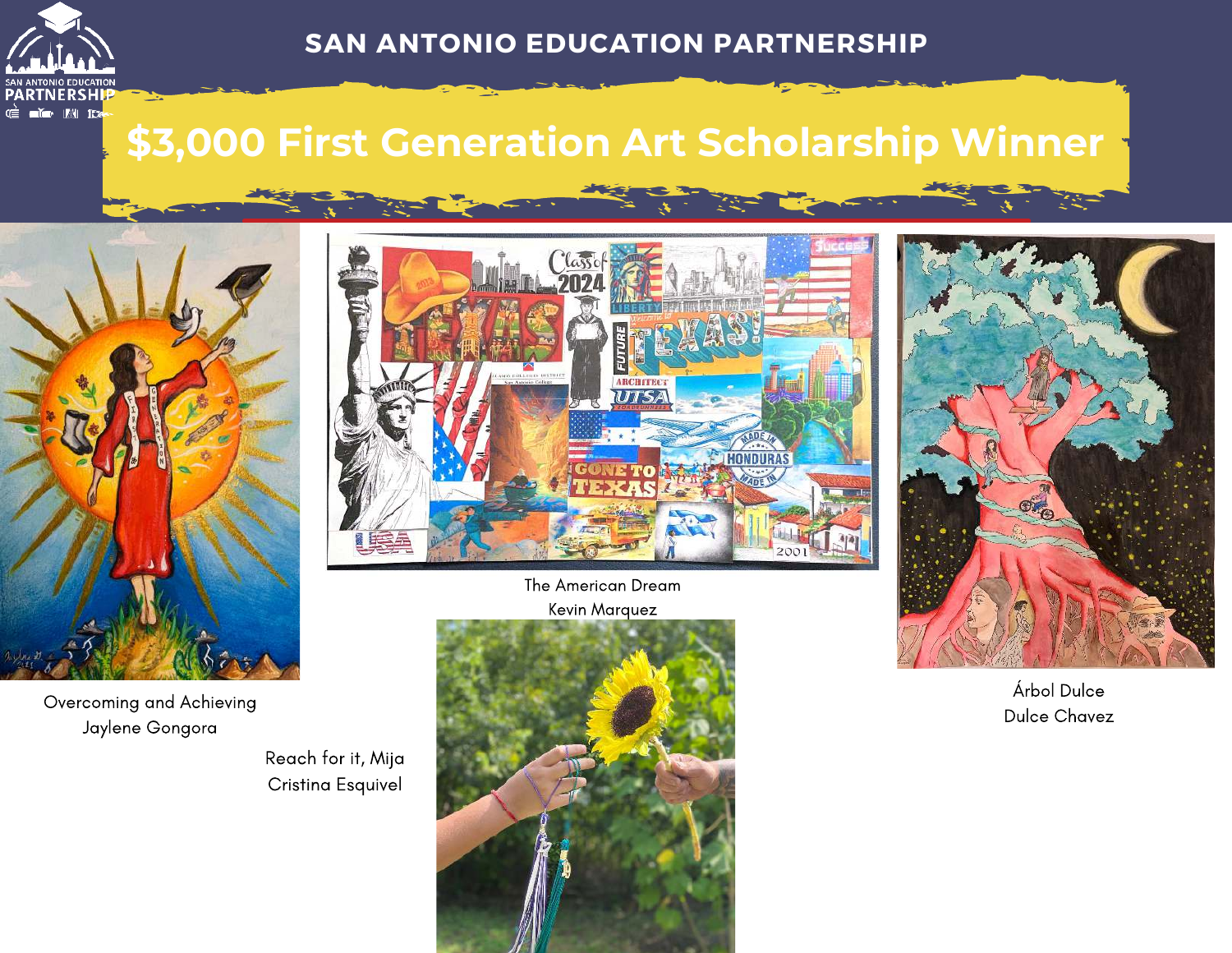

## **\$3,000 First Generation Art Scholarship Winner**



The First to Ride Elisa Gomez Torres

The Catastrophe of Success Nimsi Coronado



Tomorrow's Leaders Jasmine Ulloa





Beyond the Fence Dalila Castaneda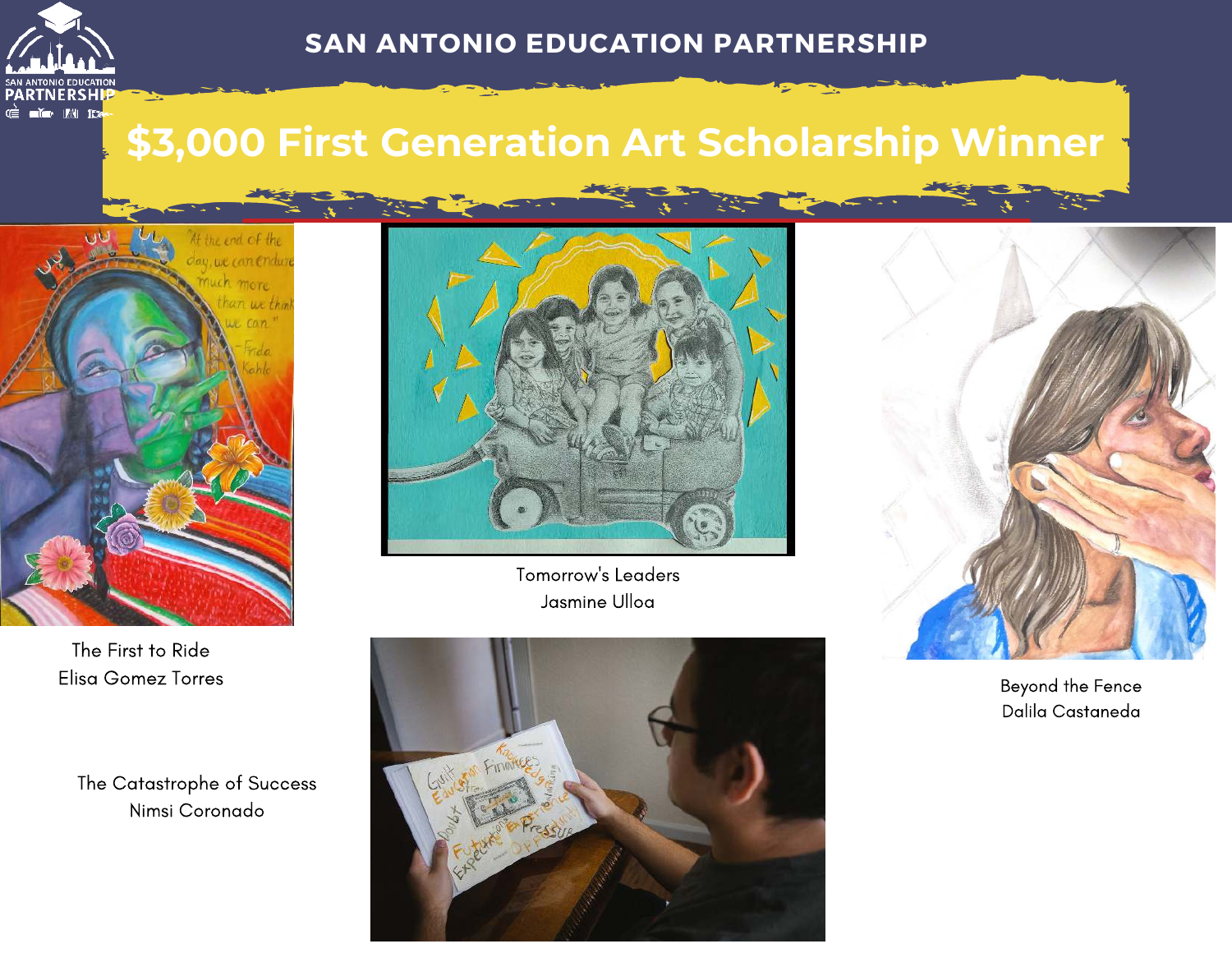

# **\$3,000 First Generation Art Scholarship Winner**

## The Words you Never Told Me: Mia Ortiz

#### **AMÁ, APÁ, THE WORDS YOU NEVER TOLD ME, I SOUGHT FOR IN OTHERS**

**I learned English on my own at 5 but you never praised me I translated documents and helped you in stores But when I couldn't pass math, you shamed me. Will you say everything's fine at least?** *Silence*

**I'm in high school and you tell me I need to start working I wait tables and begin earning But I'm behind in school and coming home late So, you think my priorities are becoming misplaced Aren't you happy I'm doing what you asked at least?** *Silence*

**I got my license on my first try I burst through that door with tears in my eyes I tell you how excited I am, but your face doesn't change With a slight nod, you quickly fade Will you say congratulations at least?** *Silence*

**I graduated at a time where things were unpredictable I looked at you with a paper in hand, but I felt invisible "Well, that's what you're supposed to do," you say How did getting my diploma just become a regular day? Will we celebrate at least?** *Silence*

**I always heard from others that they were proud So, it feels selfish to say I felt alone in a big crowd But I searched for a voice that was always near Just to hear a few words unique to my ears**

**I hope you know I don't blame you You were either working or afraid to be in a room where everything was new Maybe you worried I was growing up too fast And maybe you regret the silence from our past** 

**I'm in college now so I know what to expect I will repay you for all the struggles you went through, just like we said But what if I fail? Tell me I will prevail. Will you tell me that at least? No more silence, please Because amá, apá the words you never told me I sought for in others And I got hurt.**